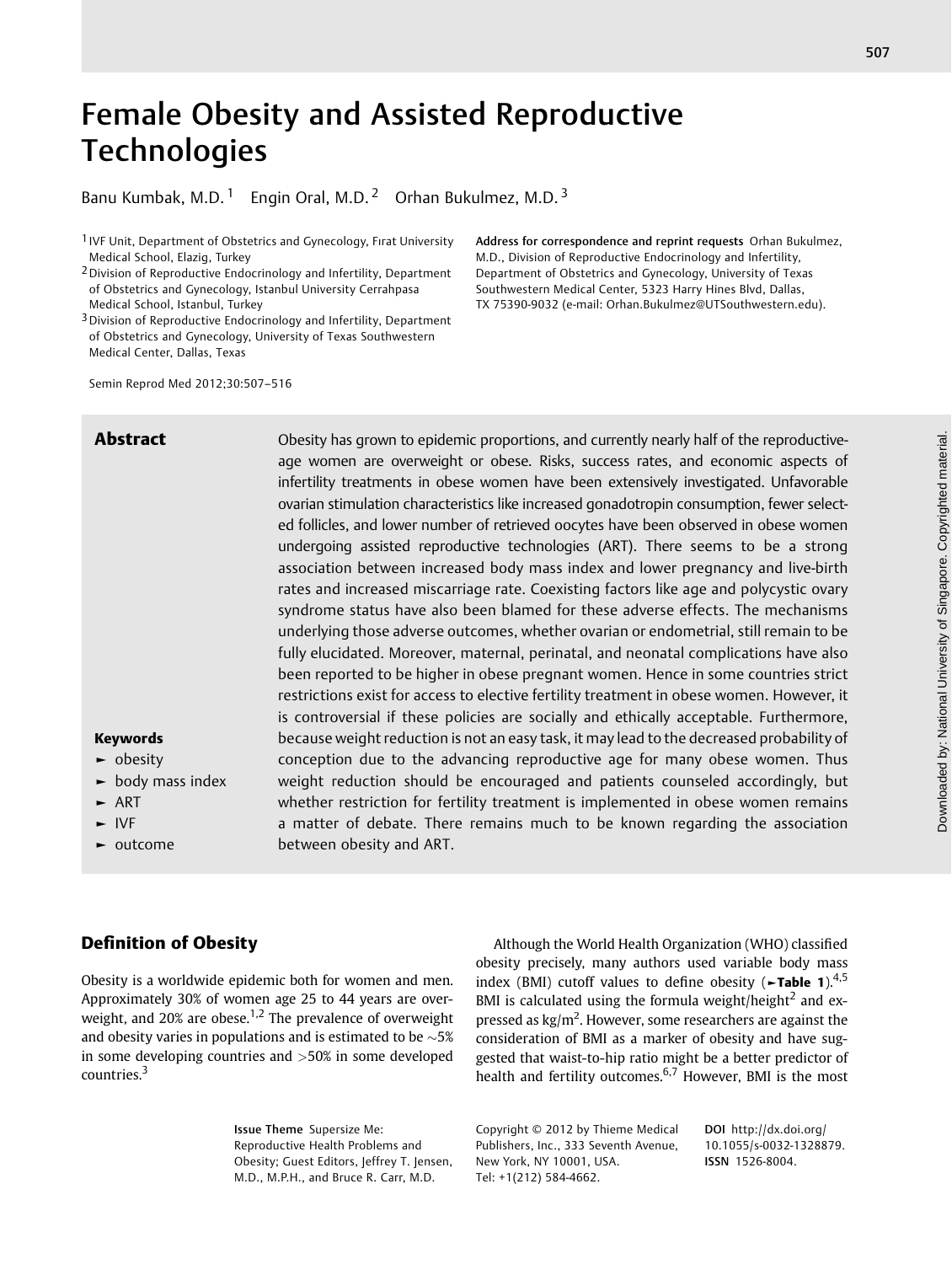| <b>Study Definitions</b> | <b>BMI Threshold</b> | <b>WHO Classification</b> | <b>WHO BMI Thresholds</b> |
|--------------------------|----------------------|---------------------------|---------------------------|
| Underweight              | < 18.5               | Underweight               | < 18.5                    |
| Lean                     | $<$ 20               | Normal                    | $18.5 - 24.9$             |
| Normal                   | 20-24.9 or 18.5-23.9 | Overweight                | $25 - 29.9$               |
| Overweight               | 25-29.9 or $>24$     | Obesity class I           | $30 - 34.9$               |
| Obese                    | >30                  | Obesity class II          | $35 - 39.9$               |
| Morbidly obese           | $>35$ or $>40$       | Obesity class III         | >40                       |

Table 1 Body Mass Index Thresholds Used in Various Studies as Compared with World Health Organization Classification

BMI, body mass index; WHO, World Health Organization.

commonly used measure of obesity, which might be due to its ease of measurement and lack of susceptibility to inter- and intraobserver variations.

Regarding the effects of obesity on fertility, various terms like overweight, obese, and morbidly obese have been used in the literature. Definitions of overweight, obesity, and underweight differ in various reports.<sup>5</sup> Overweight has been defined as BMI  $\geq$ 24 kg/m<sup>2</sup> by some, or BMI 25–29.9 kg/m<sup>2</sup> by others, and obesity has been usually defined as BMI  $\geq$ 30 kg/ m<sup>2</sup>.<sup>6</sup> Women with a BMI >35 kg/m<sup>2</sup> by some and with a BMI >40 kg/m<sup>2</sup> by others were categorized as morbidly obese.<sup>8,9</sup> In the relevant studies, patients have been mostly stratified into groups like BMI  ${<}19$  kg/m<sup>2</sup>, 19 to 25.9 kg/m<sup>2</sup>, 26 to 30.9 kg/m<sup>2</sup>, 31 to 35.9 kg/m<sup>2</sup>, and >36 kg/m<sup>2</sup>. Because some researchers used different cut-off values for BMI instead of the WHO classification, the comparisons of the findings from those studies may not be possible, which leads to inconclusive data in the literature. Thus it is necessary to use single standardized BMI criteria. The National Institutes of Health and the International Obesity Task Force have defined overweight (or preobese) as a BMI of 25 to 29.9, and obese as BMI  $>$ 30.<sup>10</sup> Morbid obesity is defined as a BMI  $>$ 40. Nevertheless, patients with a BMI  $>$ 35 kg/m<sup>2</sup> have been suggested as a highrisk group for assisted reproductive technologies (ART). Maternal age and the existence of polycystic ovary syndrome (PCOS) were further suggested as important variables in assessing the effects of obesity on ART. For the purpose of this review, ART is defined as all fertility treatments in which both eggs and sperm are handled, which includes in vitro fertilization (IVF), intracytoplasmic sperm injection (ICSI), either by utilizing autologous or donor eggs or sperm, frozen thawed embryo transfer, and gestational surrogacy. ART does not include treatments in which only sperm are handled such as superovulation with intrauterine insemination.

# The Effects of Obesity on Reproduction

As widely accepted, obesity is associated with diabetes, hypertension, hypothyroidism, and cardiovascular and musculoskeletal diseases.<sup>11</sup> In addition, female obesity might lead to menstrual irregularity, chronic oligoanovulation, hirsutism, infertility, and an increased rate of miscarriages.<sup>12</sup>

Infertility in obese women has mostly been associated with anovulation that was shown to improve after weight

loss.<sup>13,14</sup> Obesity is associated with the alterations of pulsatile gonadotropin-releasing hormone secretion, the levels of sex hormone-binding globulin (SHBG), ovarian and adrenal androgens, and luteinizing hormone (LH) that may potentially interfere with ovulatory function.<sup>2,14</sup>

With obesity, peripheral aromatization of androgens to estrogens are increased and SHBG levels are decreased, both of which may lead to increased free estradiol and testosterone levels. Obesity is associated with hyperinsulinemia leading to decreased SHBG synthesis and stimulation of ovarian androgen production.<sup>15</sup> The resultant hypersecretion of LH and increased androgen-to-estrogen ratio may lead to impaired folliculogenesis and follicular atresia.<sup>16,17</sup> In fact, the major factor implicated in the association between obesity and reproductive problems is insulin resistance and accompanying hyperinsulinemia. Obesity-associated hyperleptinemia is an additional factor causing anovulation by both inducing hyperinsulinemia and directly impairing ovarian function.<sup>18</sup>

PCOS is the most common endocrinopathy in women. The prevalence of PCOS among obese women with menstrual irregularities is not clear yet due to the various criteria used for PCOS. However, obesity may promote the development of the PCOS phenotype in susceptible women. The adverse effects of obesity seem to be more evident in women with PCOS. In a 2009 study investigating the possible alterations in ovarian function in obese women, significant changes were found in the follicular fluid levels of insulin, lactate, C-reactive protein, and androgens that might support that poorer reproductive outcome in obese women may be ovarian in origin.<sup>19</sup>

Some studies have suggested that the fecundity can be lower among ovulatory obese women as well. In a cohort of ovulatory subfertile women, it was reported that the probability of natural conception over 12 months declined by 4% per kg/m<sup>2</sup> with a BMI > 29 kg/m2.<sup>20,21</sup>

# Treatment of Infertility

Obesity has been shown to impair ovarian response to ovulation induction with clomiphene citrate and gonadotropins.22–<sup>24</sup> Furthermore, higher poor response rates were demonstrated in obese women undergoing ART.<sup>25</sup>

In addition to insulin resistance, adiposity is also associated with inflammation, coagulation, and fibrinolysis.<sup>26</sup>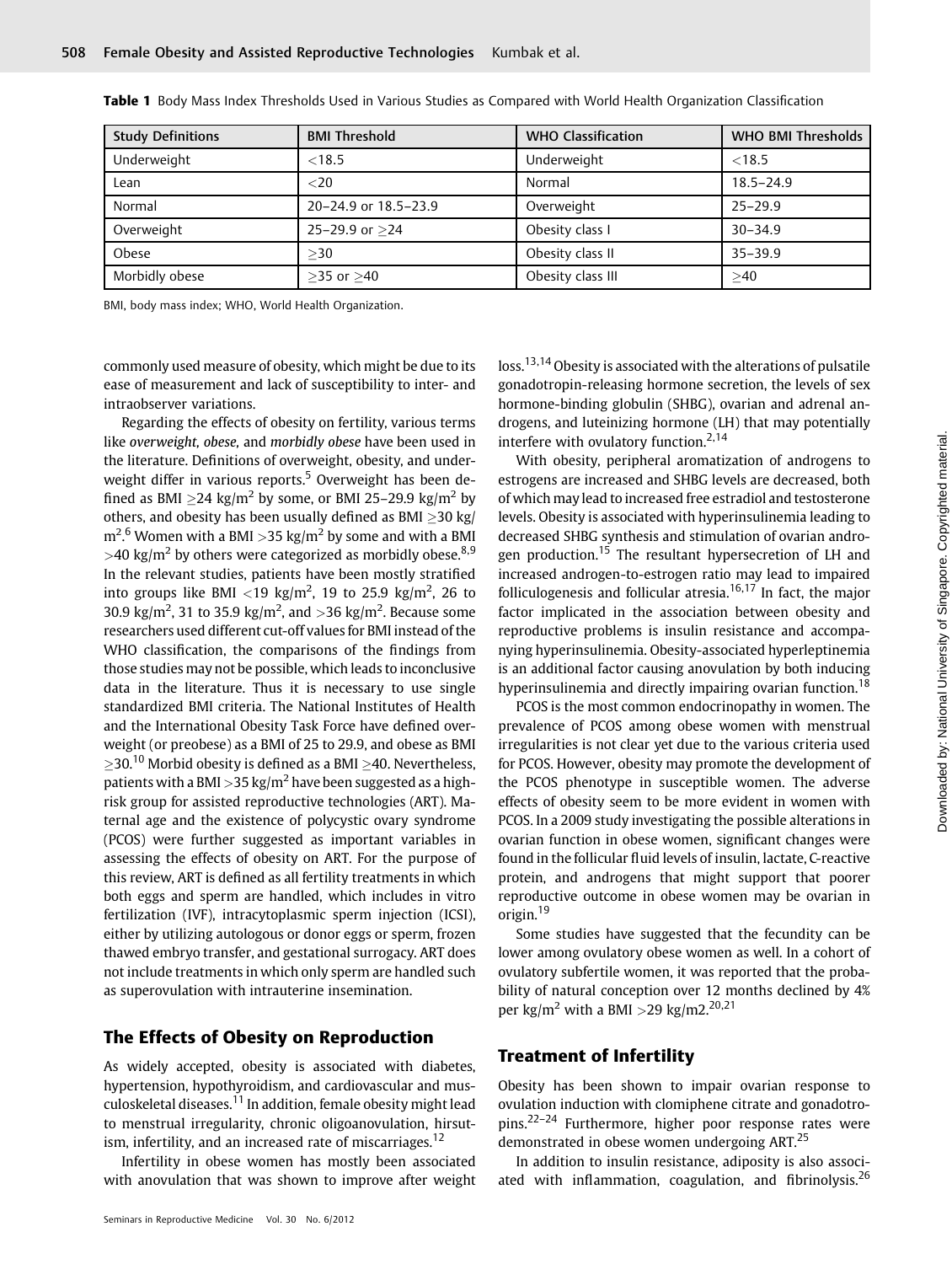Inflammatory markers such as C-reactive protein, interleukin-6, tumor necrosis factor-α, and plasminogen activator inhibitor type-1 are found to be increased in the serum of obese subjects, and those markers are thought to exert a negative impact on implantation and early embryonic development.<sup>26</sup> Hence extraovarian factors may also play a role in adverse ART outcomes.<sup>17</sup> However, the exact mechanisms for this negative impact remain to be elucidated.

To minimize the ovarian effects and to reveal the extraovarian factors as causes of the adverse affects of obesity on reproductive outcomes, the oocyte donation-recipient model was investigated. $27-30$  The results were controversial regarding implantation and miscarriage rates, which were mainly due to small sample size. When donors versus autologous oocytes were considered, most studies reported no change in pregnancy rates.29,30 However, some other studies suggested lower ongoing pregnancy rates with increased recipient BMI.<sup>27,28,31</sup> The authors of one of the largest studies concluded that extraovarian factors contributed to the assumed detrimental effects of overweight/obesity on reproductive performance.<sup>28</sup> However, the role of the endometrium has been suggested to be small. $^{28}$  Obesity and associated metabolic and endocrinological alterations affect not only the ovary but also the endometrium, both together leading to poor reproductive outcome in overweight/obese women. Further studies incorporating the actions of insulin, leptin, ghrelin, resistin, adiponectin, and other relevant hormones on the endometrium would help to elucidate this issue further.<sup>32</sup>

# Obesity and ART Outcome

The effect of female obesity on the ART outcome has been controversial. Various researchers have focused on different aspects of fertility outcomes in obese women that included follicular development, number of oocytes retrieved, gonadotropin requirement, oocyte quality, embryo quality, endometrial alteration, implantation rates, pregnancy rates, miscarriage rates, and live-birth rates. In obese women who already started ART cycle, the general aim is to obtain the best quality embryos to overcome presumed endometrial contribution to poor reproductive outcome. Nearly all the studies have concluded that whether the mechanism of negative impact of obesity on in vitro fertilization outcome is ovarian, endometrial, or a combination of the two is unknown.

Although some reviews and observational studies suggested that women with a BMI  $>$ 25 kg/m<sup>2</sup> require higher doses of gonadotropins to achieve adequate ovarian response, have lower pregnancy rates, and experience higher miscarriage rates after ART, the evidence regarding the effect of BMI on cycle cancellation and live birth was weak.<sup>33</sup>

The data from the Society for Assisted Reproductive Technology (SART) Clinic Online Reporting System (SART CORS) was recently analyzed to assess the relation between obesity and ART outcomes in a large population that includes >90% of the ART cycles performed in the United States. The crude data are expected to be entered prospectively by each member ART clinic. Since 2007, height and cycle baseline weight were added to SART CORS. Therefore the calculation of female BMI became possible. The dataset did not include parameters like waist circumference, waist-to-hip ratio, donor BMI, or the paternal BMI.

The initial article on obesity from SART CORS included 45,163 ART cycles performed in 2007, resulting in transfer of one or more embryos. The BMI classification reflects WHO criteria, and the highest BMI category was the class III group between 40.0 and 46  $\text{kg/m}^2$ . The outcome variables included odds of failure to achieve a clinical intrauterine gestation and failure to achieve a live birth.<sup>34</sup> Proportion of blastocyst-stage embryos decreased with higher BMIs. In general, failure to achieve clinical intrauterine pregnancy increased significantly with advancing age. The rates of clinical intrauterine pregnancy, live births, and length of gestation by plurality declined with increasing BMI. The adverse effects of increasing BMI was greater among women <35 years of age than in women  $\geq$ 35 years using autologous oocytes. Therefore advancing female age was a more important factor than obesity itself. Because of small numbers, the effect of using donor oocytes with increasing BMI was analyzed only among women  $\geq$ 35 years, and it was not found to be significant. Because the study only included those cycles resulted in embryo transfers rather than cycle starts, no information can be obtained regarding cycle cancellation with increasing BMI. Furthermore, PCOS was grouped with all ovulatory disorders in the dataset, which may account for some of the adverse outcomes of increasing BMI.<sup>34</sup>

The second study from SART CORS included 152,500 cycle starts performed in 2007 and 2008.<sup>35</sup> Cycles using gestational carriers and embryo banking were excluded, and each cycle was treated as an independent observation. This time, cycle cancellation and cycle cancellation due to low response were also assessed, although those women who had repeat cycle failures might be overrepresented. The BMI categories also included 40 to 44.9, 45.0 to 49.9, and  $\geq$ 50 kg/m<sup>2</sup>. The coded rates of ovulation disorders including PCOS, tubal, and uterine factors increased with rising BMI. The mean follicle-stimulating hormone (FSH) dosage increased significantly as BMI increased. The odds ratios of cycle cancellation increased significantly for cycles with higher BMIs starting in the overweight group with BMIs between 25.0 and 29.9 kg/m<sup>2</sup>. A similar pattern was observed for cycle cancellation due to low response. Increasing BMI above normal range (18.5 to 24.9) was associated with progressively increased odds ratios for failure to achieve clinical intrauterine pregnancy and live birth with autologous oocytes. The same pattern was observed to a lesser extent in donor egg cycles and thawed embryos.

# ART in Obese Women with PCOS

In the studies about obesity and ART, the incidence of anovulation was found to be higher in obese women.<sup>2,35</sup> Female obesity can play a key role in the pathophysiology of hyperandrogenism, hyperinsulinemia, and metabolic abnormalities that characterize PCOS.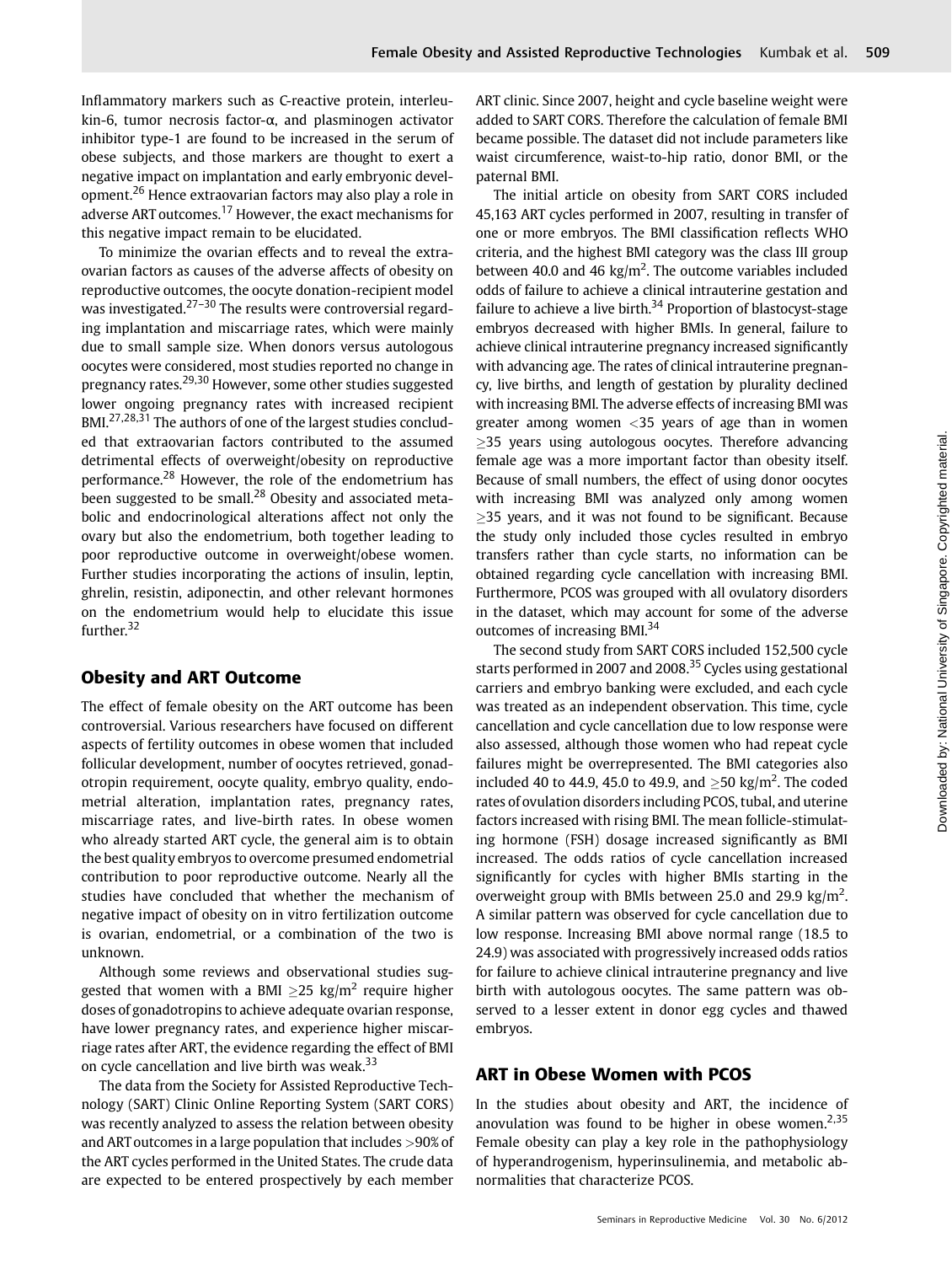Obesity is actually a hyperandrogenic state and exists in 35 to 60% of women with PCOS.<sup>12,36</sup> PCOS is further exacerbated by insulin resistance associated with overweight/obesity.<sup>37</sup> Insulin resistance is highly prevalent in obese or PCOS patients. Insulin resistance is rarely detected in women with BMIs  $\langle 27 \text{ kg/m}^2 \text{.}^{36}$  PCOS status, obesity, and insulin resistance are interrelated conditions. The clinical characteristics of PCOS are heterogeneous and may present in various phenotypes at different ages depending mainly on the presence of obesity and metabolic alterations. PCOS, obesity, and insulin resistance are all associated with lower clinical pregnancy rates in assisted conception cycles, increased miscarriage rates, and decreased live-birth rates.<sup>33,38</sup> Mechanisms for these adverse outcomes are unclear. Some researchers claimed that insulin resistance was an independent risk factor for miscarriage.<sup>39</sup> PCOS was also shown to have an independent effect on fecundity and spontaneous abortion rate.<sup>40-42</sup>

Obesity has been assumed to potentiate the negative impact of PCOS on fertility. In a recent study, outcomes of IVF were compared between PCOS women with a BMI  $<$ 40 kg/m<sup>2</sup> and those with a BMI  $\geq$ 40 kg/m<sup>2</sup> that revealed morbid obese PCOS women had significantly lower pregnancy rates.<sup>38</sup> Similarly, Ozgun et al compared ICSI outcome between obese PCOS women (BMI  $\geq$ 30 kg/m<sup>2</sup>;  $n = 18$  women) and nonobese PCOS women (BMI  $<$ 30 kg/m<sup>2</sup>;  $n = 26$  women).<sup>43</sup> Obese women were found to consume higher amounts of gonadotropins, and the miscarriage rate was significantly higher in obese PCOS women. In another study, BMI impact on the IVF outcomes of women with PCOS has been investigated, and it was concluded that as the BMI increased, gonadotropin consumption increased and the retrieved oocyte numbers decreased, but clinical outcomes did not differ. Therefore, obesity was claimed to confer relative gonadotropin resistance.<sup>44</sup> Another study found no effects of PCOS and BMI on early pregnancy loss in ART conceptions.<sup>45</sup> Discrepancies among these studies might be the result of small sample sizes or methodological differences.

Considering all potential adverse outcomes in ART, insulin sensitivity should be improved through lifestyle modifications or pharmacological intervention before fertility treatment in obese or PCOS women. Nonrandomized studies have demonstrated that the reduction in insulin levels with metformin in insulin-resistant women might reduce spontaneous abortion risk by improving the endometrial milieu.<sup>46</sup> Similarly, metformin was claimed to improve ovulation and clinical pregnancy rates in women with  $PCOS<sub>1</sub><sup>47</sup>$  However, in a 2009 Cochrane review, the effectiveness of metformin as a cotreatment during ART in women with PCOS was evaluated, and no evidence was found for metformin in improving pregnancy or live-birth rates but was found to reduce the risk of OHSS.<sup>48</sup>

The weight reduction can improve hormonal abnormalities, menstrual pattern, and fertility rates in anovulatory obese women.<sup>49</sup> In a recent study, addition of metformin to lifestyle changes (diet and exercise) was evaluated in PCOS women, and no significant difference was found in ovulation rates, but dropout rates were high in the study.<sup>50</sup> Weight loss of at least 5% of the initial weight in obese hyperandrogenic, anovulatory women causes reduction in insulin and free testosterone levels and may lead to normal ovulatory cycles.11,51 Dietary restriction and exercise will result in normal ovulatory cycles and improved fertility in most anovulatory obese PCOS women. $36$  Therefore, weight reduction should be the first therapeutic measure in women with PCOS before a planned ART cycle. This may be difficult and time consuming but somewhat inexpensive and may provide better obstetric outcomes. Recently the role of bariatric surgery was also investigated in morbidly obese infertile women, and further research has been recommended to reveal the impact of bariatric surgery on pregnancy and miscarriage rates.<sup>52</sup>

# ART in Obese Non-PCOS Women

Because the prevalence of obesity is rising, more and more women with a high BMI will present for fertility treatment. Although an overall negative effect is seen in the literature, the definition of obesity, cause of infertility, ovarian stimulation protocols used, initial gonadotropin dose, and oocyte/ embryo quality criteria are not uniform among the studies related to obesity and assisted reproduction. Coexisting factors like PCOS status, male BMI, and maternal age might be contributing to the adverse effect. Available evidence suggests that age has a stronger negative impact on fertility and obstetric outcomes.34,53

Assisted reproductive treatments are already costly. Obese women require higher amounts of gonadotropins for ovarian stimulation,  $2,54,55$  have prolonged duration of stimulation,<sup>54</sup> have a higher risk for miscarriage,<sup>40,54,56,57</sup> and have pregnancies with higher complication rates.<sup>58–60</sup> In an oocyte donation program, the link between obesity and abortion rate was evaluated, and fourfold increase in the risk of spontaneous abortion was found in recipient women with BMI  $>$ 30 kg/m<sup>2</sup> compared with those with normal weight (BMI 20 to 24.9 kg/m<sup>2</sup>).<sup>27</sup> Similarly, in a meta-analysis investigating the association between obesity and miscarriage after spontaneous or assisted conception, an increased risk of miscarriage was found in women with a BMI  $>$ 25 kg/  $m<sup>2</sup>$  regardless of the method of conception.<sup>5</sup> However, the same authors suggested that in subgroup analysis there was no evidence for increased miscarriage rate after IVF and ICSI as compared with spontaneous conception. Because of these adverse effects, fertility treatments will probably be less successful and even more expensive in obese women. That is the reason why there are strict upper BMI limits for access to IVF in some health-care settings.  $61-63$ 

The British Fertility Society suggests that infertility treatment should better be delayed until BMI is <35 kg/m<sup>2</sup>.<sup>1,2,64</sup> A woman's age is an important determinant, for younger women  $(<$ 37 years), with good ovarian reserve (normal FSH), a reduction in BMI even to  $<$  30 kg/m<sup>2</sup> has been recommended.<sup>1</sup> The National Institute of Clinical Excellence (NICE) guideline in the United Kingdom suggests it is ideal to achieve a BMI <29  $kg/m<sup>2</sup>$  prior to fertility treatment.<sup>53</sup> Similarly, in New Zealand, there is restriction for women with BMIs  $>$ 32 kg/m<sup>2</sup> to apply for fertility treatment.<sup>53</sup> However, those BMI cutoff values are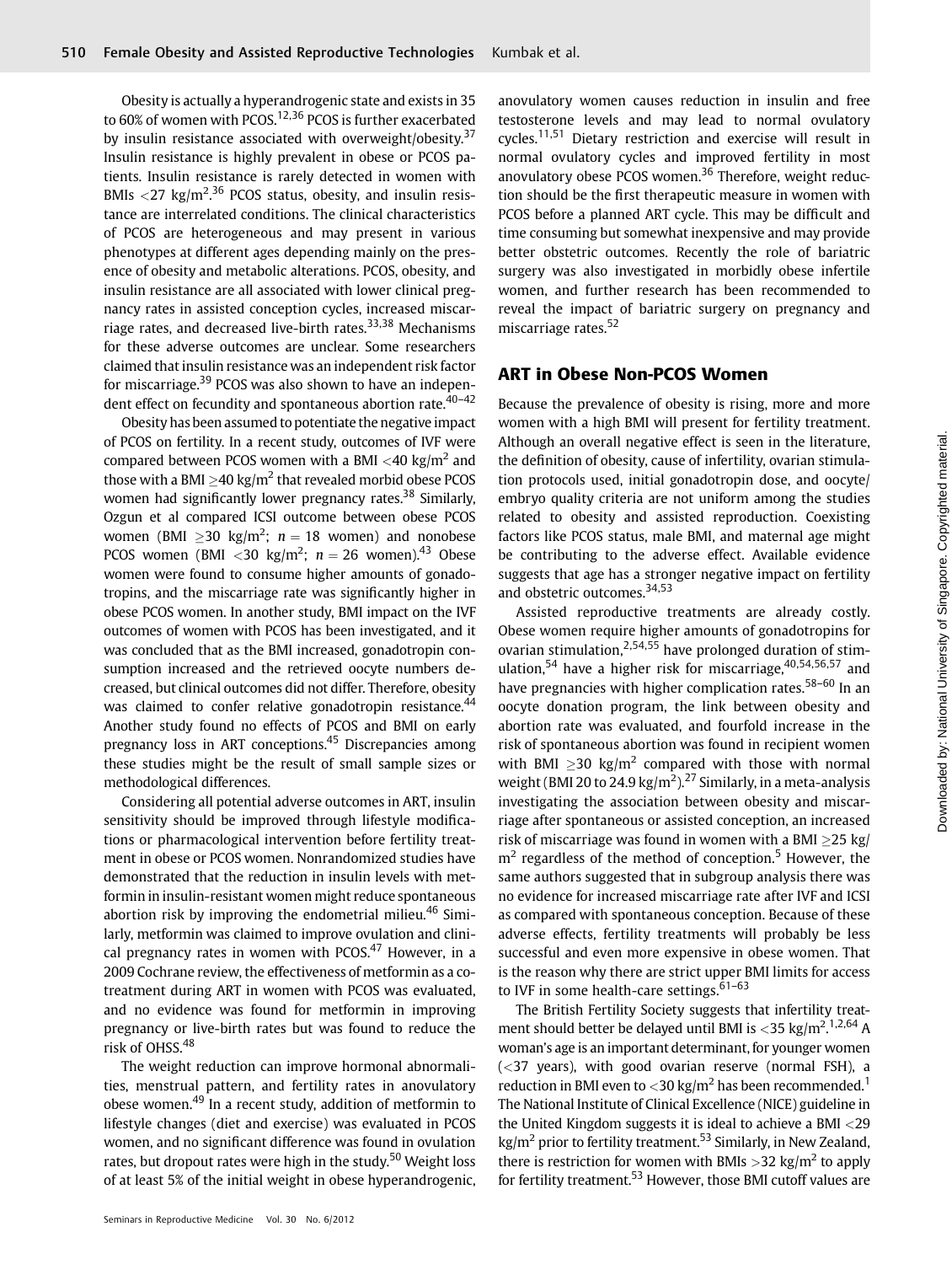still considered arbitrary and based on expert opinion only. Given the lack of consensus on threshold BMI values for increased obstetric risks, decreased effectiveness of fertility treatments, and increased costs, it may not be justifiable yet to restrict some patients from accessing fertility treatment. Moreover, restriction of obese women from accessing fertility treatment may result in psychological stress leading to depression, anxiety, low self-esteem, social isolation, and sexual dysfunction that are already known to be more common in infertile women.65,66

Because pregnancy in obese women is associated with increased risks, recommendations for weight loss before attempted pregnancy would be reasonable in young women. For women with advanced reproductive age, the benefits of postponing pregnancy must be balanced against declining fertility with advancing age.

Some researchers have explored health-care costs of ART in obese women. $2$  The results revealed that the mean cost of IVF treatment cycle was similar across the BMI groups.<sup>2</sup> It was found that the cost of an IVF cycle in a woman with BMI  $\geq$ 35 kg/m<sup>2</sup> was £2719 and £2685 in a woman with normal BMI (18.5 to 24.9  $\text{kg/m}^2$ ). However, in that study, the initial gonadotropin dose was determined by the age of the woman alone, and BMI was not taken into consideration (150 IU  $<$ 37 years, 225 IU 37 to 39 years, 300 IU  $\geq$ 40 years). Women with polycystic ovaries were started with 150 IU. Although the author claimed that there were no randomized controlled trials evaluating whether overweight and obese women had better outcomes with higher dose of gonadotropins, one of the determinants of the initial gonadotropin dose is BMI.<sup>67</sup>

Many studies have demonstrated higher poor response rates in obese women undergoing ART.35,54 Starting a gonadotropin dose might have an impact on ovarian response or cycle cancellation rate, and it was adjusted according to age and BMI in some studies<sup>54,68</sup> but not in others.<sup>69</sup> Cycle cancellation rate including both due to poor response and ovarian hyperstimulation syndrome (OHSS) was given together in the study by Maheshwari et al.<sup>2</sup> However, poor response rate would be better reported individually, which would be more meaningful. Fedorcsák et al stated that obese women had fewer selected follicles, fewer oocytes collected, fewer embryos to select for transfer, and fewer cycles that proceeded to transfer.<sup>54</sup> These adverse ART cycle outcomes might be improved by the use of alternative stimulation protocols and BMI-adjusted initial gonadotropin dose to increase the number of available oocytes and reduce cancellation rates in obese women. Stimulation protocols used might also have an impact on ovarian response and cycle cancellation rates.<sup>70</sup> In a relevant study, two stimulation protocols, agonist long and antagonist protocols, were compared in women with BMI >40 kg/m<sup>2</sup>, but no difference was found between the two with regard to the treatment outcomes.<sup>71</sup>

The studies on ART in overweight/obese women have reported conflicting results with regard to cycle cancellation rate, the number of oocytes retrieved, the number of embryos obtained, or outcome measures like implantation, pregnancy, and live-birth rates (►Tables 2 and 3). Some researchers found increased cycle cancellations,  $35,72$  decreased implantation and clinical pregnancy rates, $73,74$  lower fertilization rate,<sup>75</sup> lower ongoing pregnancies,<sup>73</sup> lower live births,  $34,35,54,74$  whereas others showed no impact.  $45,68,76-78$ Fedorcsák et al found that increased BMI was related to lower live-birth rate, higher miscarriage rate, increased gonadotropin requirement, longer stimulation period, insufficient follicular development, and fewer collected oocytes.<sup>54</sup> Similarly, Sneed et  $al^{79}$  suggested that overweight and obese women had a lower live-birth rate after IVF/ICSI, especially those  $\leq$ 36 years of age, almost similar findings to those of Luke et al.<sup>35</sup> In a recent study including 419 ART cycles in obese women (BMI  $\geq$ 30 kg/m<sup>2</sup>), implantation, pregnancy, and live-birth rates were found to be significantly impaired in obese women, but the embryo quality did not differ. Hence the alteration of the uterine environment was suggested as the cause of observed adverse effects.<sup>74</sup> On the contrary, in a large cohort of women undergoing IVF, no association was found between BMI and clinical pregnancy and live-birth rates.<sup>80</sup> Maheshwari et al noted no significant difference in live-birth rates among women in different BMI categories.<sup>2,33</sup> In another study, obese women (BMI > 30 kg/m<sup>2</sup>) who responded normally to ovarian stimulation were found to have similar conception rates to those with BMIs  $<$  30 kg/m<sup>2</sup>.<sup>25</sup>

The published literature in women with BMIs  $>$ 35 kg/m<sup>2</sup> has been limited to reach reliable conclusions on the ART cycle characteristics and outcomes in this group. In a large patient group with BMI  $\geq$ 35 kg/m<sup>2</sup> (n = 117), pregnancy rate was found to be half that of the moderate (BMI 20 to 25 kg/m<sup>2</sup>) group.<sup>40</sup> Dokras et al reported on 76 morbidly obese women  $(BMI \geq 40 \text{ kg/m}^2)$  who had significantly higher cycle cancellation rate (25%) but similar clinical pregnancy rates compared with those in normal-weight women.<sup>80</sup> Miscarriage rate was found to be significantly higher in women with BMI  $\geq$ 35 kg/m<sup>2</sup>.<sup>2</sup> The largest study in that regard included 10,528 cycles in women with BMIs  $>$ 35 kg/m<sup>2</sup> and showed increased cycle cancellation and increased odds of failure to achieve clinical intrauterine pregnancy and live birth as the BMI increased.<sup>35</sup> The adjusted odds ratios for cycle cancellation with autologous oocytes (1.97; 95% confidence interval [CI], 1.42 to 2.74), failure to achieve clinical intrauterine pregnancy (1.53; 95% CI, 1.13 to 2.06), and failure to achieve live birth in fresh cycles (2.29; 95% CI, 1.37 to 3.83) were highest in the group with BMI  $\geq$ 50 kg/m<sup>2</sup>.<sup>35</sup>

Another issue regarding the effects of obesity on ART is the anesthetic impact of obesity in women who undergo ART procedures. Because the patients with high BMI have a greater prevalence of comorbid conditions such as gastroesophageal reflux disease, depression/anxiety, hypothyroidism, diabetes, and hypertension, they more commonly require an alteration in anesthetic and oocyte retrieval techniques. $81$  The method of oocyte retrieval may also be influenced by BMI value.<sup>81</sup> The transabdominal approach might be used when the transvaginal route fails or is not anatomically possible. Procedure time has been observed to be longer in women with high BMI reflecting greater anatomical difficulty in performing the oocyte retrieval. In addition, patients with high BMI experience more frequent intraoperative and postoperative events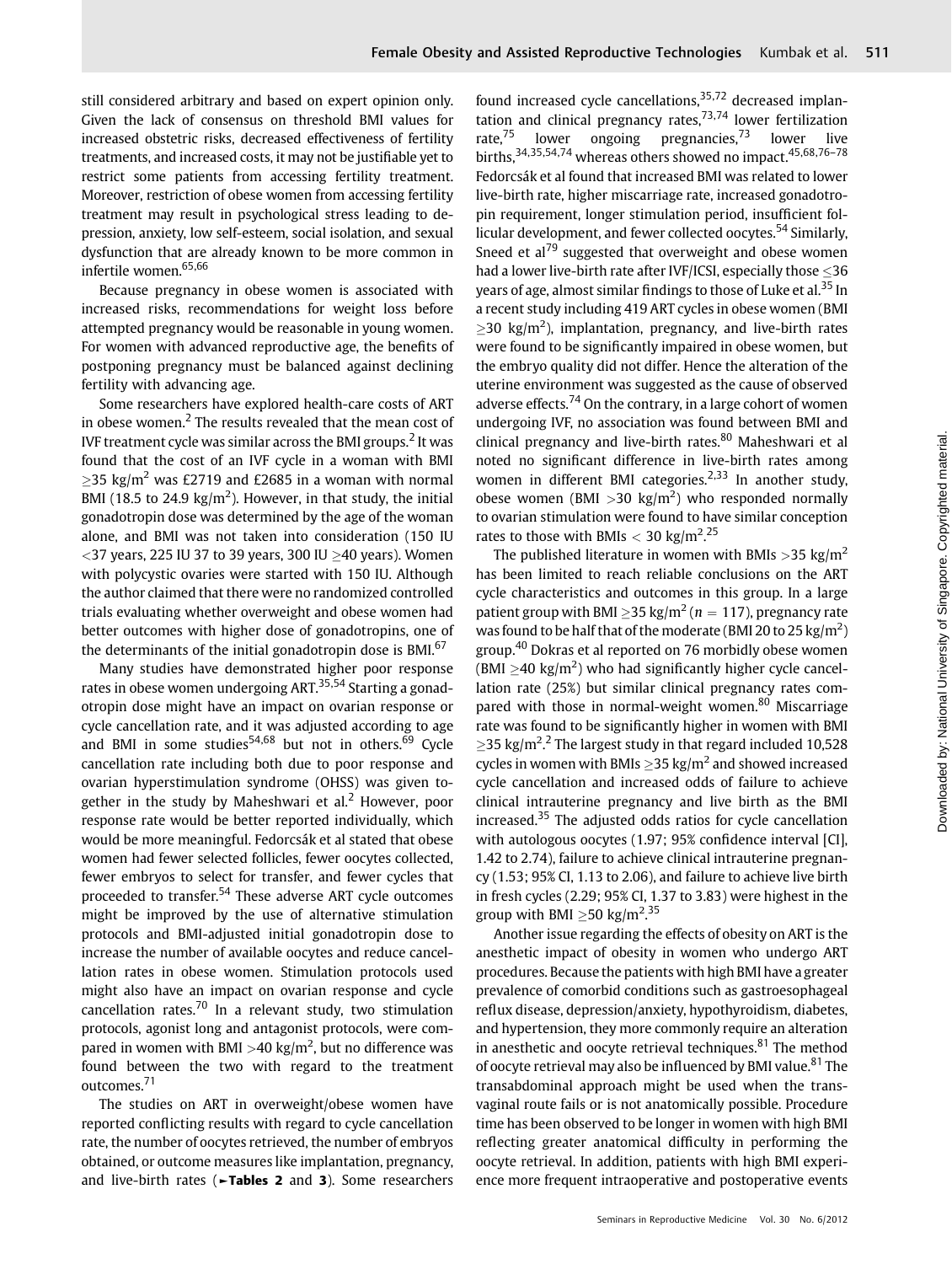| Author                       | Design             | Outcome                                                 | No of Cycles/Patients (n with Maximum BMI)                                                                        |  |  |
|------------------------------|--------------------|---------------------------------------------------------|-------------------------------------------------------------------------------------------------------------------|--|--|
| $W$ ang $\overline{40}$      | Retrospective      | ↓ PR                                                    | $N = 3,586$ women/8,822 ART cycles<br>$(n = 117 \ge 35 \text{ kg/m}^2)$                                           |  |  |
| Wang <sup>56</sup>           | Retrospective      | ↑Miscarriage                                            | $N = 2,349$ pregnancies achieved by<br>fertility treatment<br>$(n = 70$ pregnancies $\geq$ 35 kg/m <sup>2</sup> ) |  |  |
| Bellver <sup>27</sup>        | Retrospective      | ↑Miscarriage                                            | $N = 712$ cycles using donor oocytes<br>$(n = 50 \ge 30 \text{ kg/m}^2)$ Donors with normal weight                |  |  |
| Fedorcsak <sup>54</sup>      | Retrospective      | fEPL; fCycle cancellation;<br>↓ Ovarian response        | $N = 5019$ ART cycles in 2660 couples<br>$(n = 241 \ge 30 \text{ kg/m}^2)$                                        |  |  |
| van Swieten EC <sup>69</sup> | Prospective cohort | ↓ Fertilization                                         | $N = 162$ patients undergoing ART<br>$(n = 29 > 30 \text{ kg/m}^2)$                                               |  |  |
| Dokras <sup>80</sup>         | Retrospective      | ↑ Cycle cancellation                                    | $N = 1,293$ women < 38 years, first fresh IVF cycles<br>$(n = 79 \ge 40 \text{ kg/m}^2)$                          |  |  |
| Bellver <sup>28</sup>        | Retrospective      | ↓ OPR                                                   | $N = 2,656$ first cycles using donor oocytes<br>$(n = 122 \ge 30 \text{ kg/m}^2)$ Donors with normal weight       |  |  |
| Thum <sup>57</sup>           | Prospective cohort | ↑Miscarriage<br><b>JLBR</b>                             | $N = 8,145$ consecutive ART cycles<br>$(n = 76 > 36 \text{ kg/m}^2)$                                              |  |  |
| Egan $\overline{81}$         | Retrospective      | ↑Oxygen desaturation;<br>↑retrieval duration            | $N = 1,289$ patients undergoing oocyte retrievals<br>$(n = 176 > 30 \text{ kg/m}^2)$                              |  |  |
| Bellver <sup>74</sup>        | Retrospective      | $\downarrow$ IR. PR. LBR<br>Embryo quality not affected | $N = 6,500$ ART cycles<br>$(n = 419 \ge 30 \text{ kg/m}^2)$                                                       |  |  |
| Zhang <sup>75</sup>          | Retrospective      | ↓ Fertilization<br>↓ Ovarian response                   | $N = 2,628$ first ART cycles<br>$(n = 27 \ge 30 \text{ kg/m}^2)$                                                  |  |  |
| Luke $\overline{34}$         | Prospective cohort | ↓ CPR<br>↓LBR                                           | $N = 45,163$ embryo transfer cycles<br>$(n = 863, 40-46 \text{ kg/m}^2)$                                          |  |  |
| Luke $\overline{35}$         | Prospective cohort | ↑ Cycle cancellation<br>↓ CPR: ↓LBR                     | $N = 152,500$ cycle starts<br>$(n = 290 \ge 50 \text{ kg/m}^2)$                                                   |  |  |

|  | Table 2 Studies Revealing Adverse Effects of Obesity in Women Undergoing Assisted Reproductive Technologies |  |  |  |  |  |  |  |
|--|-------------------------------------------------------------------------------------------------------------|--|--|--|--|--|--|--|
|  |                                                                                                             |  |  |  |  |  |  |  |

BMI, body mass index; PR, pregnancy rate; ART, assisted reproductive technologies; EPL, early pregnancy loss; IVF, in vitro fertilization; OPR, ongoing pregnancy rate; LBR, live-birth rate; IR, implantation rate; CPR, clinical pregnancy rate.

like desaturation, need for oxygen, and postoperative pain. $81$ Awareness of these problems may help prevent adverse outcomes in obese women undergoing oocyte retrieval for ART.

In summary, the majority of studies on obesity and ART are retrospective in data collection and analysis, and few studies reported the analysis of prospectively collected information (►Tables 2 and 3). Furthermore, the sample sizes are also limited, especially the obese patient population. There are also a limited number of patients in trials analyzing various BMI subgroups of obesity ( $\blacktriangleright$ Tables 2 and 3). Therefore, all of the studies are observational and prospective randomized clinical trials including obese and nonobese women, and matching for other infertility factors and male BMI are lacking.

Conflicting results in the studies are possibly due to the biases inherent in many observational studies that may also include the use of different terminology while reporting outcomes like per cycle or per woman.<sup>33</sup> Moreover, there are wide variations in the definitions used for clinical/ongoing pregnancy rates and early pregnancy loss/miscarriage rates in many studies.<sup>33</sup> For instance, some studies defined clinical pregnancy per the appearance of fetal heartbeat, and some

Seminars in Reproductive Medicine Vol. 30 No. 6/2012

others use the definition depending on the presence of a gestational sac at 6 to 7 weeks identified by transvaginal ultrasound. Miscarriage rate was defined as an early pregnancy loss before 6 weeks, before 12 weeks, or up to 20 weeks. Additionally, there is no consensus on the definition of poor response or clear criteria for cancellations.<sup>68,69,80</sup> The lack of uniform definitions for overweight and obesity further makes the comparison of findings across studies challenging.

# Weight Loss

It is strongly suggested that weight loss improves reproductive outcomes.<sup>12,14</sup> However, the effectiveness of weight reduction is still debatable due to the lack of large controlled studies.3,20 Furthermore, effectiveness of weight reduction preceding ART has not yet been established.<sup>3</sup> At present, there are no evidence-based guidelines for fertility treatment in overweight/obese subfertile women. Methods like lifestyle modification, dietary restriction, increased physical activity, and pharmacological/surgical intervention produce variable results.<sup>3,20</sup> The currently available data on the effects of weight loss on ART outcome will be discussed on a separate article.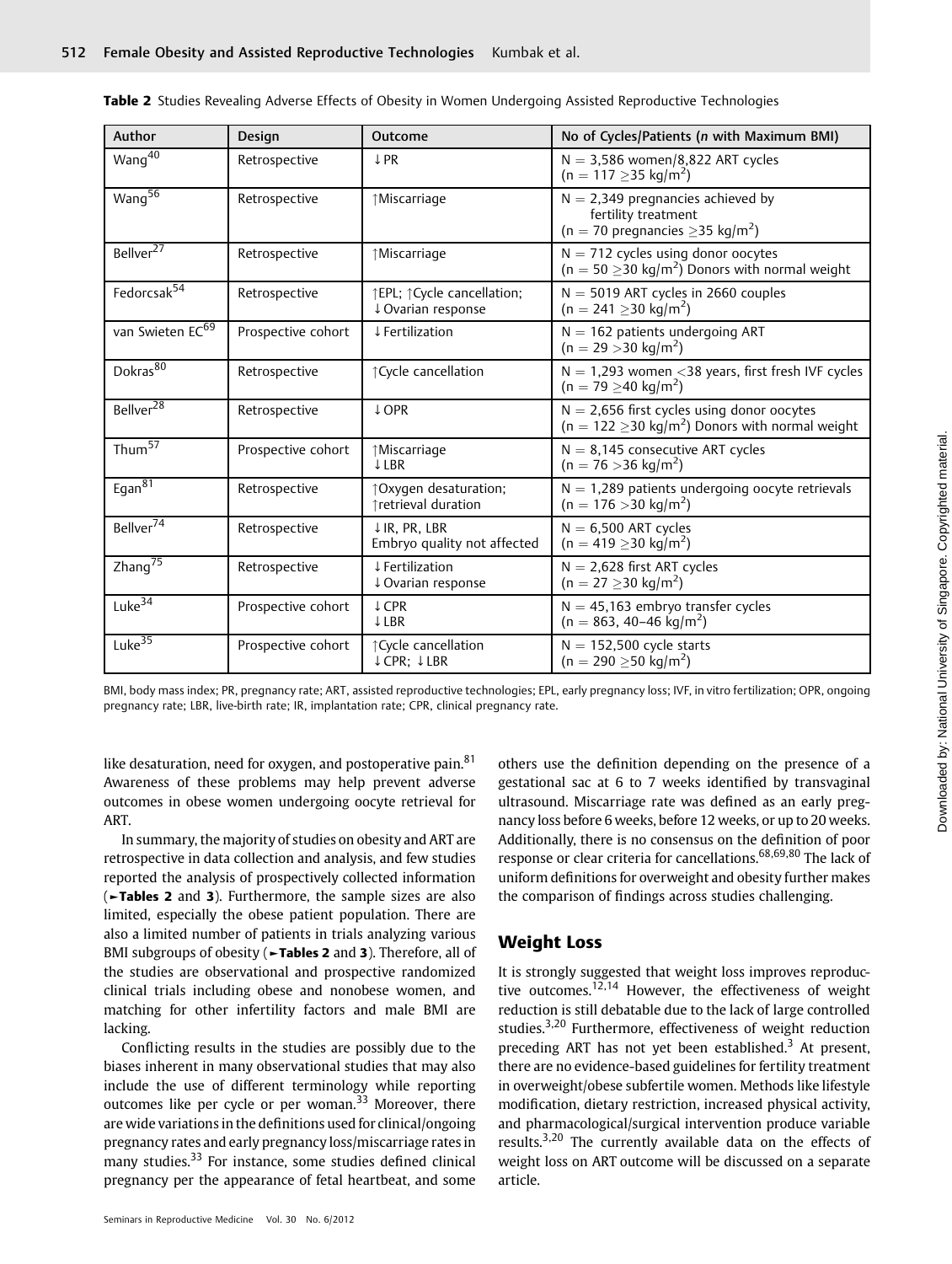| Author                                | Design        | <b>Reported Parameters</b>                                               | No. of Cycles/Patients<br>(n with Maximum BMI)                                                    |
|---------------------------------------|---------------|--------------------------------------------------------------------------|---------------------------------------------------------------------------------------------------|
| Winter et al <sup>45</sup>            | Retrospective | EPL                                                                      | $N = 1196$ ART pregnancies<br>$(n = 46$ pregnancies > 35 kg/m <sup>2</sup> )                      |
| Wattanakumtornkul et al <sup>29</sup> | Retrospective | IR                                                                       | $N = 97$ first cycle recipients<br>$(n = 12 > 30 \text{ kg/m}^2)$<br>Donors with normal weight    |
| Styne-Gross et al <sup>30</sup>       | Retrospective | IR<br><b>OPR</b><br>Miscarriage rate                                     | $N = 536$ first cycle recipients<br>$(n = 77 \ge 30 \text{ kg/m}^2)$<br>Donors with normal weight |
| Dechaud et al <sup>68</sup>           | Retrospective | Cycle cancellation<br>IR<br><b>PR</b>                                    | $N = 573$ women and 789 ART cycles<br>$(n = 48 \text{ cycles } \geq 30 \text{ kg/m}^2)$           |
| Metwally et al <sup>77</sup>          | Retrospective | Oocyte quality<br><b>CPR</b>                                             | $N = 426$ ART cycles<br>$(n = 72 \ge 30 \text{ kg/m}^2)$                                          |
| Esinler et al <sup>78</sup>           | Retrospective | Fertilization rate<br><b>CPR</b><br>IR<br><b>MPR</b><br>Miscarriage rate | $N = 1113$ ICSI cycles<br>$(n = 147 \text{ cycles} \geq 30 \text{ kg/m}^2)$                       |

| Table 3 Studies Revealing No Effect of Obesity in Women Undergoing Assisted Reproductive Technologies |  |  |
|-------------------------------------------------------------------------------------------------------|--|--|
|-------------------------------------------------------------------------------------------------------|--|--|

BMI, body mass index; EPL, early pregnancy loss; ART, assisted reproductive technologies; IR, implantation rate; OPR, ongoing pregnancy rate; PR, pregnancy rate; CPR, clinical pregnancy rate; MPR, multiple pregnancy rate.

For older overweight/obese women, losing a significant amount of weight preconceptionally may require a valuable time frame that can result in decreased chance of conception with fertility treatment. Although women with a BMI  $>$ 35 kg/m<sup>2</sup> should be counseled about initial weight reduction, the evidence is not as strong whether the weight loss per se improves spontaneous and treatment-related pregnancy chances or decreases obesity-related pregnancy complications.3,20 Moreover, many ART studies did not consider the influence of male body composition on the pregnancy outcome, although there is both evidence in animal and human studies that increased paternal BMI may adversely affect embryo quality and implantation and sperm parameters.<sup>82,83</sup> Therefore, restricting access of women to fertility treatment based on BMI values is controversial and debatable in terms of medical ethics as well.<sup>2,3,53,84,85</sup>

# Pregnancies Following ART in Obese Women

In developed countries obesity is a major health problem, and the incidence of obesity in pregnancy has been reported to be 18 to 38% according to the definition used.<sup>9</sup> In the United Kingdom, 35% of all maternal deaths between 2000 and 2002 were observed in obese women with BMIs  $>$  30 kg/m<sup>2</sup>.<sup>9</sup>

Prepregnancy BMI seems to influence adverse obstetric and neonatal outcomes.<sup>86</sup> Obesity is strongly associated with complicated pregnancies and increased obstetric interventions.<sup>9</sup> Moreover, maternal and neonatal morbidity and mortality are increased, and there are more neonatal admissions and higher costs of care.  $87,88$  However in a cost analysis study, the median costs for antenatal and peripartum care were found to be similar across BMI groups.<sup>2</sup> The mean cost per positive pregnancy, per ongoing pregnancy, and per live birth was similar across BMI groups as well. Total cost of an IVF liveborn baby was nearly £20,300 in an obese woman and £16,500 in a normal-weight woman.

Obese women were shown to have a significantly higher risk for obstetric complications like preeclampsia, gestational diabetes, prolonged duration of labor, unsuccessful induction of labor and resultant cesarean delivery, macrosomia, increased blood loss, and unexplained stillbirth.<sup>2,9,80,89,90</sup> The risk of preeclampsia has been shown to double with each 5 to 7  $\text{kg/m}^2$  increase in prepregnancy BMI.<sup>91</sup> It has been suggested that rapid fetal growth induced by hyperinsulinemia may be coupled with placental insufficiency, which consequently might result in intrauterine fetal demise in obese pregnant women.59,90

In a previous study of  $\sim$ 350 obese and morbidly obese women who achieved pregnancy following ART, obstetric complications like preeclampsia, gestational diabetes, and cesarean delivery were observed to be significantly higher.<sup>80</sup> This increased risk is most evident in women with BMIs  $>$ 35 kg/m<sup>2,2,9</sup> Although some researchers suggested that all pregnancies in obese women should be considered high risk and managed accordingly, no upper limit exists for BMI in a pregnant woman to define her pregnancy as a low-risk pregnancy.<sup>92</sup>

Overall, to prevent these adverse obstetric events, it is still prudent to counsel obese women for weight loss before the initiation of fertility therapy.

# Conclusion

The influence of female obesity on ART has been the subject of many observational studies. Although strong evidence is lacking from prospective randomized controlled studies, it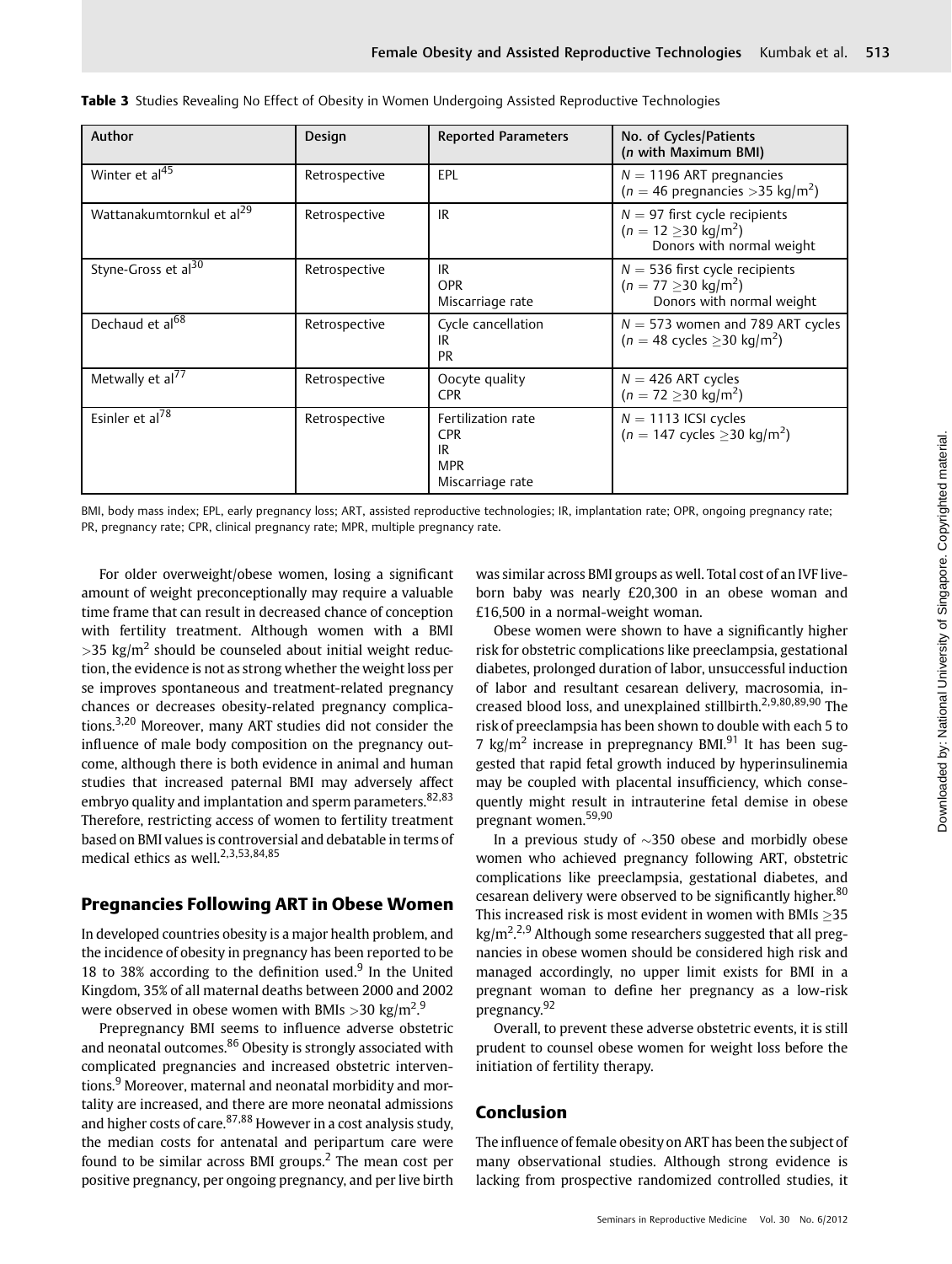is widely accepted that the probability of a successful pregnancy outcome is reduced in obese women. Obesity adversely affects the chance of conception through a variety of mechanisms that need to be further elucidated. Due to its potential negative impact on ART outcome and also on pregnancy outcomes, there are restrictions in some countries for ART for those women with a BMI >35 kg/m $^2$ , which is being highly debated. For older women, the benefits of postponing pregnancy to achieve weight loss must be balanced against the risk of declining fertility with advanced reproductive age.

Overweight and obese women have fewer collected oocytes despite requiring higher doses of gonadotropins. Overweight and obese women have a lower likelihood of achieving clinical pregnancy and a live birth, and an increased risk of miscarriage was observed following ART. These adverse outcomes are evident even at BMIs  ${\geq}25$  kg/m<sup>2</sup>. In future studies, uniform reporting of outcomes is essential to investigate the true effects of obesity on ART outcomes.

Maternal BMI is strongly associated with pregnancy complications and outcomes. Obesity is associated with increased incidence of preeclampsia, gestational diabetes, macrosomia, stillbirth, induction of labor, and cesarean delivery. This is particularly important for women who will start ART with morbid obesity. Weight loss before ART is an important part of infertility counseling in obese women. Various strategies for weight reduction like diet, exercise, pharmacological and surgical intervention exist; however, lifestyle modification has the utmost importance. Weight loss is associated with significant improvement in menstrual cyclicity in anovulatory women; however, the evidence is lacking for the positive impact of weight loss on ART-treatment-related pregnancy outcome. Extrapolating the data obtained from infertility studies other than ART, weight reduction may lead to decreased pregnancy complications and consequently better maternal and neonatal outcomes.

#### References

- 1 Balen AH, Anderson RA; Policy & Practice Committee of the BFS. Impact of obesity on female reproductive health: British Fertility Society, Policy and Practice Guidelines. Hum Fertil (Camb) 2007;10(4):195–206
- 2 Maheshwari A, Scotland G, Bell J, McTavish A, Hamilton M, Bhattacharya S. The direct health services costs of providing assisted reproduction services in overweight or obese women: a retrospective cross-sectional analysis. Hum Reprod 2009;24(3): 633–639
- 3 Koning AM, Kuchenbecker WK, Groen H, et al. Economic consequences of overweight and obesity in infertility: a framework for evaluating the costs and outcomes of fertility care. Hum Reprod Update 2010;16(3):246–254
- 4 Obesity: preventing and managing the global epidemic. Report of a WHO consultation. World Health Organ Tech Rep Ser 2000;894: i–xii, 1–253
- 5 Metwally M, Ong KJ, Ledger WL, Li TC. Does high body mass index increase the risk of miscarriage after spontaneous and assisted conception? A meta-analysis of the evidence. Fertil Steril 2008; 90(3):714–726
- 6 Zaadstra BM, Seidell JC, Van Noord PA, et al. Fat and female fecundity: prospective study of effect of body fat distribution on conception rates. BMJ 1993;306(6876):484–487
- 7 Wass P, Waldenström U, Rössner S, Hellberg D. An android body fat distribution in females impairs the pregnancy rate of in-vitro fertilization-embryo transfer. Hum Reprod 1997;12(9):2057–2060
- 8 Abrams B, Parker J. Overweight and pregnancy complications. Int J Obes 1988;12(4):293–303
- 9 Bhattacharya S, Campbell DM, Liston WA, Bhattacharya S. Effect of body mass index on pregnancy outcomes in nulliparous women delivering singleton babies. BMC Public Health 2007;7:168
- 10 Siega-Riz AM, King JC; American Dietetic Association; American Society of Nutrition. Position of the American Dietetic Association and American Society for Nutrition: obesity, reproduction, and pregnancy outcomes. J Am Diet Assoc 2009;109(5): 918–927
- 11 Clark AM, Thornley B, Tomlinson L, Galletley C, Norman RJ. Weight loss in obese infertile women results in improvement in reproductive outcome for all forms of fertility treatment. Hum Reprod 1998;13(6):1502–1505
- 12 Norman RJ, Noakes M, Wu R, Davies MJ, Moran L, Wang JX. Improving reproductive performance in overweight/obese women with effective weight management. Hum Reprod Update 2004;10(3):267–280
- 13 Rich-Edwards JW, Goldman MB, Willett WC, et al. Adolescent body mass index and infertility caused by ovulatory disorder. Am J Obstet Gynecol 1994;171(1):171–177
- 14 Clark AM, Ledger W, Galletly C, et al. Weight loss results in significant improvement in pregnancy and ovulation rates in anovulatory obese women. Hum Reprod 1995;10(10):2705–2712
- 15 Rajkhowa M, Bicknell J, Jones M, Clayton RN. Insulin sensitivity in women with polycystic ovary syndrome: relationship to hyperandrogenemia. Fertil Steril 1994;61(4):605–612
- 16 Hsueh AJ, Billig H, Tsafriri A. Ovarian follicle atresia: a hormonally controlled apoptotic process. Endocr Rev 1994;15(6):707–724
- 17 Levens ED, Skarulis MC. Assessing the role of endometrial alteration among obese patients undergoing assisted reproduction. Fertil Steril 2008;89(6):1606–1608
- 18 Pasquali R, Gambineri A. Metabolic effects of obesity on reproduction. Reprod Biomed Online 2006;12(5):542–551
- 19 Robker RL, Akison LK, Bennett BD, et al. Obese women exhibit differences in ovarian metabolites, hormones, and gene expression compared with moderate-weight women. J Clin Endocrinol Metab 2009;94(5):1533–1540
- 20 Mutsaerts MA, Groen H, ter Bogt NC, et al. The LIFESTYLE study: costs and effects of a structured lifestyle program in overweight and obese subfertile women to reduce the need for fertility treatment and improve reproductive outcome. A randomised controlled trial. BMC Womens Health 2010;10:22
- 21 van der Steeg JW, Steures P, Eijkemans MJ, et al. Obesity affects spontaneous pregnancy chances in subfertile, ovulatory women. Hum Reprod 2008;23(2):324–328
- 22 Polson DW, Kiddy DS, Mason HD, Franks S. Induction of ovulation with clomiphene citrate in women with polycystic ovary syndrome: the difference between responders and nonresponders. Fertil Steril 1989;51(1):30–34
- 23 Hamilton-Fairley D, Kiddy D, Watson H, Paterson C, Franks S. Association of moderate obesity with a poor pregnancy outcome in women with polycystic ovary syndrome treated with low dose gonadotrophin. Br J Obstet Gynaecol 1992;99(2):128–131
- 24 Nyboe Andersen A, Balen A, Platteau P, Devroey P, Helmgaard L, Arce JC; Bravelle Ovulation Induction (BOI) Study Group. Predicting the FSH threshold dose in women with WHO Group II anovulatory infertility failing to ovulate or conceive on clomiphene citrate. Hum Reprod 2008;23(6):1424–1430
- 25 Orvieto R, Meltcer S, Nahum R, Rabinson J, Anteby EY, Ashkenazi J. The influence of body mass index on in vitro fertilization outcome. Int J Gynaecol Obstet 2009;104(1):53–55
- 26 Gosman GG, Katcher HI, Legro RS. Obesity and the role of gut and adipose hormones in female reproduction. Hum Reprod Update 2006;12(5):585–601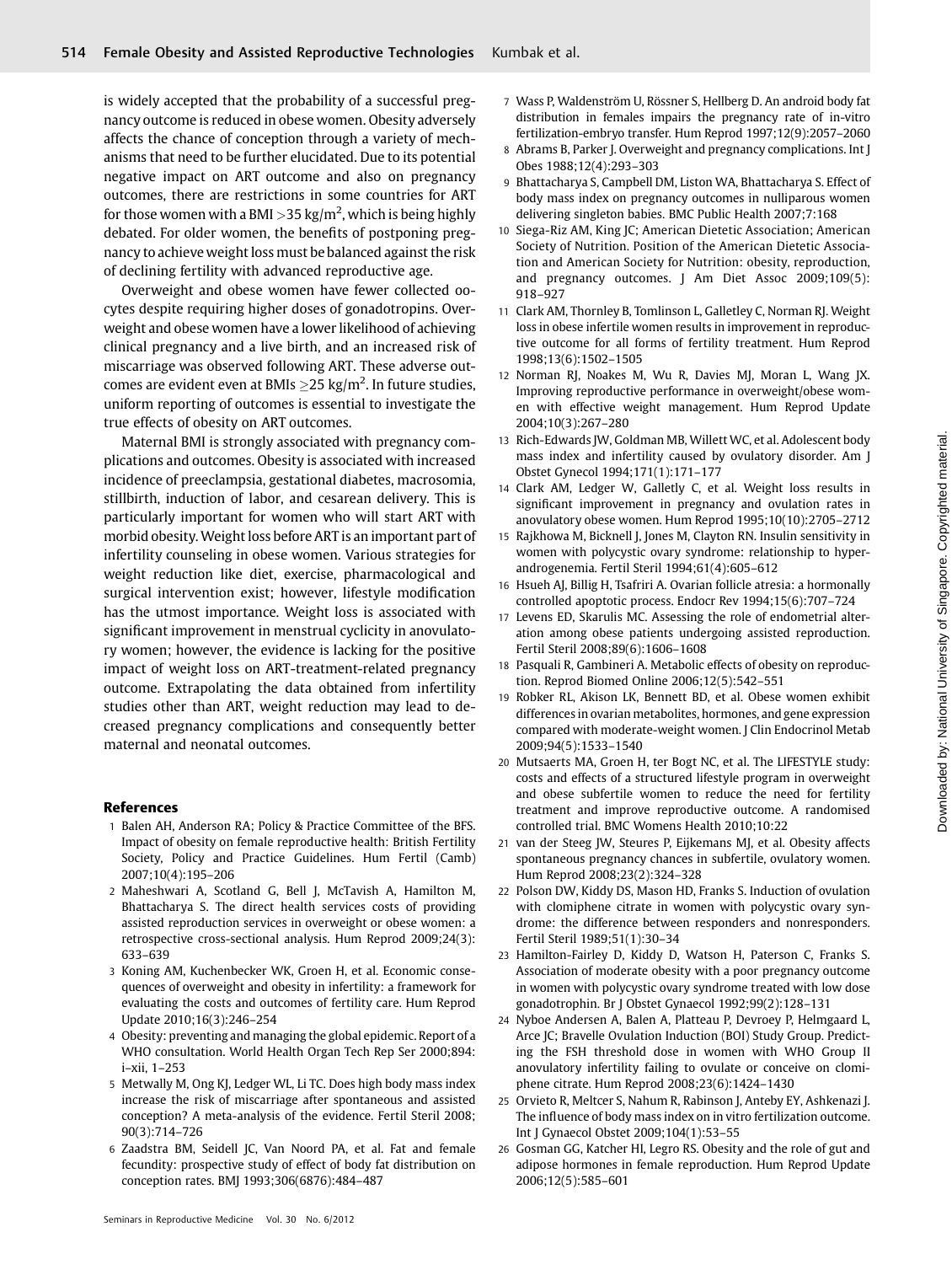- 27 Bellver J, Rossal LP, Bosch E, et al. Obesity and the risk of spontaneous abortion after oocyte donation. Fertil Steril 2003;79(5): 1136–1140
- 28 Bellver J, Melo MA, Bosch E, Serra V, Remohí J, Pellicer A. Obesity and poor reproductive outcome: the potential role of the endometrium. Fertil Steril 2007;88(2):446–451
- 29 Wattanakumtornkul S, Damario MA, Stevens Hall SA, Thornhill AR, Tummon IS. Body mass index and uterine receptivity in the oocyte donation model. Fertil Steril 2003;80(2):336–340
- 30 Styne-Gross A, Elkind-Hirsch K, Scott RT Jr. Obesity does not impact implantation rates or pregnancy outcome in women attempting conception through oocyte donation. Fertil Steril 2005;83(6):1629–1634
- 31 McClamrock HD. The great weight debate: do elevations in body mass index (BMI) exert a negative extraovarian effect on in vitro fertilization outcome? Fertil Steril 2008;89(6):1609–1610
- 32 Budak E, Fernández Sánchez M, Bellver J, Cerveró A, Simón C, Pellicer A. Interactions of the hormones leptin, ghrelin, adiponectin, resistin, and PYY3-36 with the reproductive system. Fertil Steril 2006;85(6):1563–1581
- 33 Maheshwari A, Stofberg L, Bhattacharya S. Effect of overweight and obesity on assisted reproductive technology—a systematic review. Hum Reprod Update 2007;13(5):433–444
- 34 Luke B, Brown MB, Stern JE, Missmer SA, Fujimoto VY, Leach R; SART Writing Group. Female obesity adversely affects assisted reproductive technology (ART) pregnancy and live birth rates. Hum Reprod 2011;26(1):245–252
- 35 Luke B, Brown MB, Missmer SA, Bukulmez O, Leach R, Stern JE; Society for Assisted Reproductive Technology writing group. The effect of increasing obesity on the response to and outcome of assisted reproductive technology: a national study. Fertil Steril 2011;96(4):820–825
- 36 Al-Azemi M, Omu FE, Omu AE. The effect of obesity on the outcome of infertility management in women with polycystic ovary syndrome. Arch Gynecol Obstet 2004;270(4):205–210
- 37 Pasquali R, Patton L, Gambineri A. Obesity and infertility. Curr Opin Endocrinol Diabetes Obes 2007;14(6):482–487
- 38 Jungheim ES, Lanzendorf SE, Odem RR, Moley KH, Chang AS, Ratts VS. Morbid obesity is associated with lower clinical pregnancy rates after in vitro fertilization in women with polycystic ovary syndrome. Fertil Steril 2009;92(1):256–261
- 39 Tian L, Shen H, Lu Q, Norman RJ, Wang J. Insulin resistance increases the risk of spontaneous abortion after assisted reproduction technology treatment. J Clin Endocrinol Metab 2007; 92(4):1430–1433
- 40 Wang JX, Davies M, Norman RJ. Body mass and probability of pregnancy during assisted reproduction treatment: retrospective study. BMJ 2000;321(7272):1320–1321
- 41 Homburg R. Pregnancy complications in PCOS. Best Pract Res Clin Endocrinol Metab 2006;20(2):281–292
- 42 Boomsma CM, Fauser BC, Macklon NS. Pregnancy complications in women with polycystic ovary syndrome. Semin Reprod Med 2008;26(1):72–84
- 43 Ozgun MT, Uludag S, Oner G, Batukan C, Aygen EM, Sahin Y. The influence of obesity on ICSI outcomes in women with polycystic ovary syndrome. J Obstet Gynaecol 2011;31(3):245–249
- 44 McCormick B, Thomas M, Maxwell R, Williams D, Aubuchon M. Effects of polycystic ovarian syndrome on in vitro fertilizationembryo transfer outcomes are influenced by body mass index. Fertil Steril 2008;90(6):2304–2309
- 45 Winter E, Wang J, Davies MJ, Norman R. Early pregnancy loss following assisted reproductive technology treatment. Hum Reprod 2002;17(12):3220–3223
- 46 Carrington B, Sacks G, Regan L. Recurrent miscarriage: pathophysiology and outcome. Curr Opin Obstet Gynecol 2005;17(6): 591–597
- 47 Tang T, Lord JM, Norman RJ, Yasmin E, Balen AH. Insulin-sensitising drugs (metformin, rosiglitazone, pioglitazone, D-chiro-inositol) for

women with polycystic ovary syndrome, oligo amenorrhoea and subfertility. Cochrane Database Syst Rev 2010;(1):CD003053

- 48 Tso LO, Costello MF, Albuquerque LE, Andriolo RB, Freitas V. Metformin treatment before and during IVF or ICSI in women with polycystic ovary syndrome. Cochrane Database Syst Rev 2009;(2):CD006105
- 49 Bates GW, Whitworth NS. Effect of body weight reduction on plasma androgens in obese, infertile women. Fertil Steril 1982; 38(4):406–409
- 50 Ladson G, Dodson WC, Sweet SD, et al. The effects of metformin with lifestyle therapy in polycystic ovary syndrome: a randomized double-blind study. Fertil Steril 2011;95(3):1059–1066; e1–e7
- 51 Guzick DS, Wing R, Smith D, Berga SL, Winters SJ. Endocrine consequences of weight loss in obese, hyperandrogenic, anovulatory women. Fertil Steril 1994;61(4):598–604
- 52 Shah DK, Ginsburg ES. Bariatric surgery and fertility. Curr Opin Obstet Gynecol 2010;22(3):248–254
- 53 Pandey S, Maheshwari A, Bhattacharya S. Should access to fertility treatment be determined by female body mass index? Hum Reprod 2010;25(4):815–820
- 54 Fedorcsák P, Dale PO, Storeng R, et al. Impact of overweight and underweight on assisted reproduction treatment. Hum Reprod 2004;19(11):2523–2528
- 55 Balen AH, Platteau P, Andersen AN, et al. The influence of body weight on response to ovulation induction with gonadotrophins in 335 women with World Health Organization group II anovulatory infertility. BJOG 2006;113(10):1195–1202
- 56 Wang JX, Davies MJ, Norman RJ. Obesity increases the risk of spontaneous abortion during infertility treatment. Obes Res 2002;10(6):551–554
- 57 Thum MY, El-Sheikhah A, Faris R, et al. The influence of body mass index to in-vitro fertilisation treatment outcome, risk of miscarriage and pregnancy outcome. J Obstet Gynaecol 2007;27(7):699–702
- 58 Ramsay JE, Greer I, Sattar N. ABC of obesity. Obesity and reproduction. BMJ 2006;333(7579):1159–1162
- 59 Yu CK, Teoh TG, Robinson S. Obesity in pregnancy. BJOG 2006; 113(10):1117–1125
- 60 Practice Committee of American Society for Reproductive Medicine. Obesity and reproduction: an educational bulletin. Fertil Steril 2008;90(5, Suppl):S21–S29
- 61 Farquhar CM, Gillett WR. Prioritising for fertility treatments—should a high BMI exclude treatment? BJOG 2006;113(10):1107–1109
- 62 Gillett WR, Putt T, Farquhar CM. Prioritising for fertility treatments —the effect of excluding women with a high body mass index. BJOG 2006;113(10):1218–1221
- 63 Zachariah M, Fleming R, Acharya U. Management of obese women in assisted conception units: a UK survey. Hum Fertil (Camb) 2006;9(2):101–105
- 64 Kennedy R, Kingsland C, Rutherford A, Hamilton M, Ledger W; British Fertility Society. Implementation of the NICE guideline recommendations from the British Fertility Society for national criteria for NHS funding of assisted conception. Hum Fertil (Camb) 2006;9(3):181–189
- 65 Fassino S, Pierò A, Boggio S, Piccioni V, Garzaro L. Anxiety, depression and anger suppression in infertile couples: a controlled study. Hum Reprod 2002;17(11):2986–2994
- 66 Puhl RM, Moss-Racusin CA, Schwartz MB, Brownell KD. Weight stigmatization and bias reduction: perspectives of overweight and obese adults. Health Educ Res 2008;23(2):347–358
- 67 Loh S, Wang JX, Matthews CD. The influence of body mass index, basal FSH and age on the response to gonadotrophin stimulation in non-polycystic ovarian syndrome patients. Hum Reprod 2002; 17(5):1207–1211
- 68 Dechaud H, Anahory T, Reyftmann L, Loup V, Hamamah S, Hedon B. Obesity does not adversely affect results in patients who are undergoing in vitro fertilization and embryo transfer. Eur J Obstet Gynecol Reprod Biol 2006;127(1):88–93